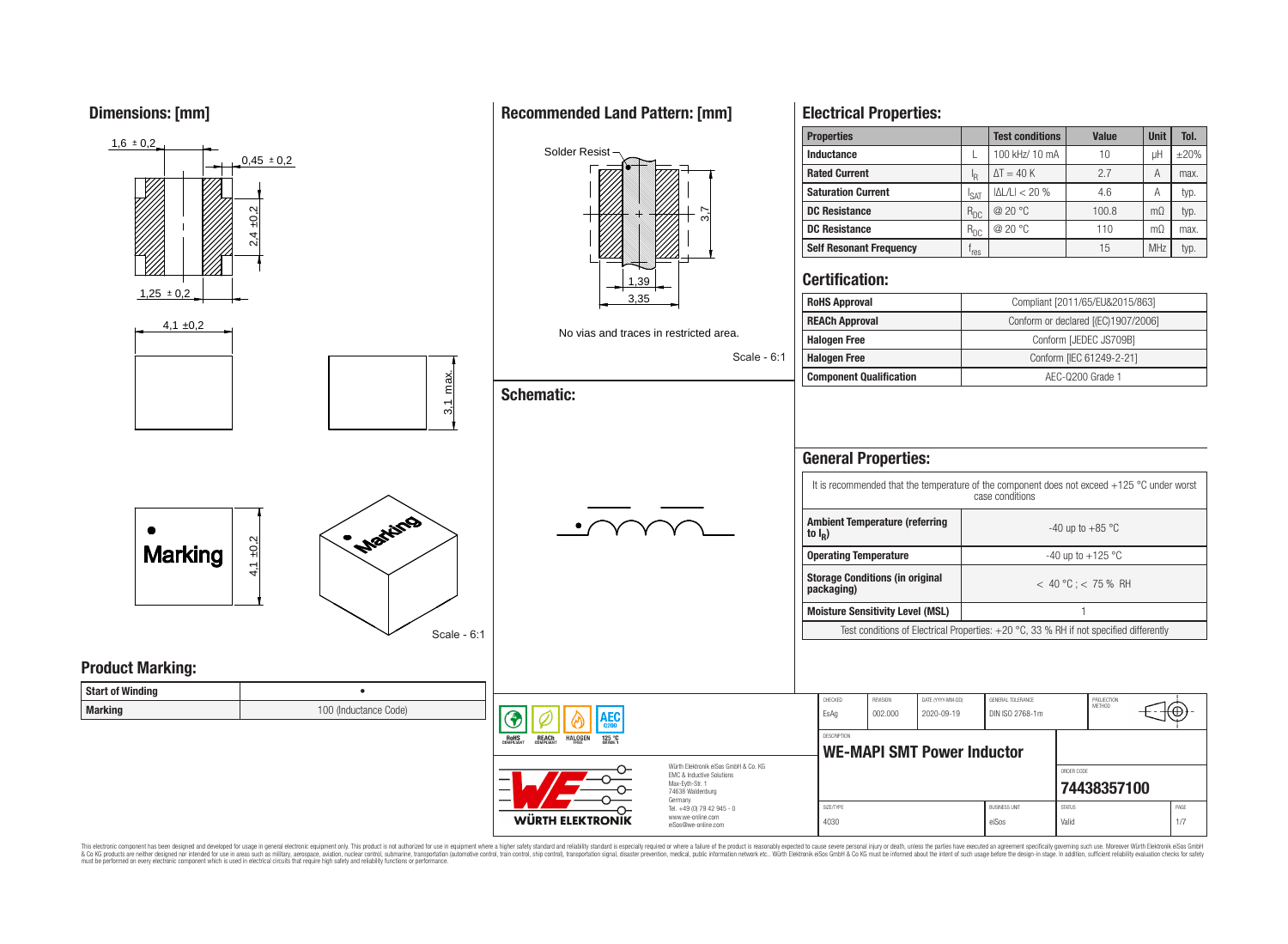

This electronic component has been designed and developed for usage in general electronic equipment only. This product is not authorized for subserved requipment where a higher selection equipment where a higher selection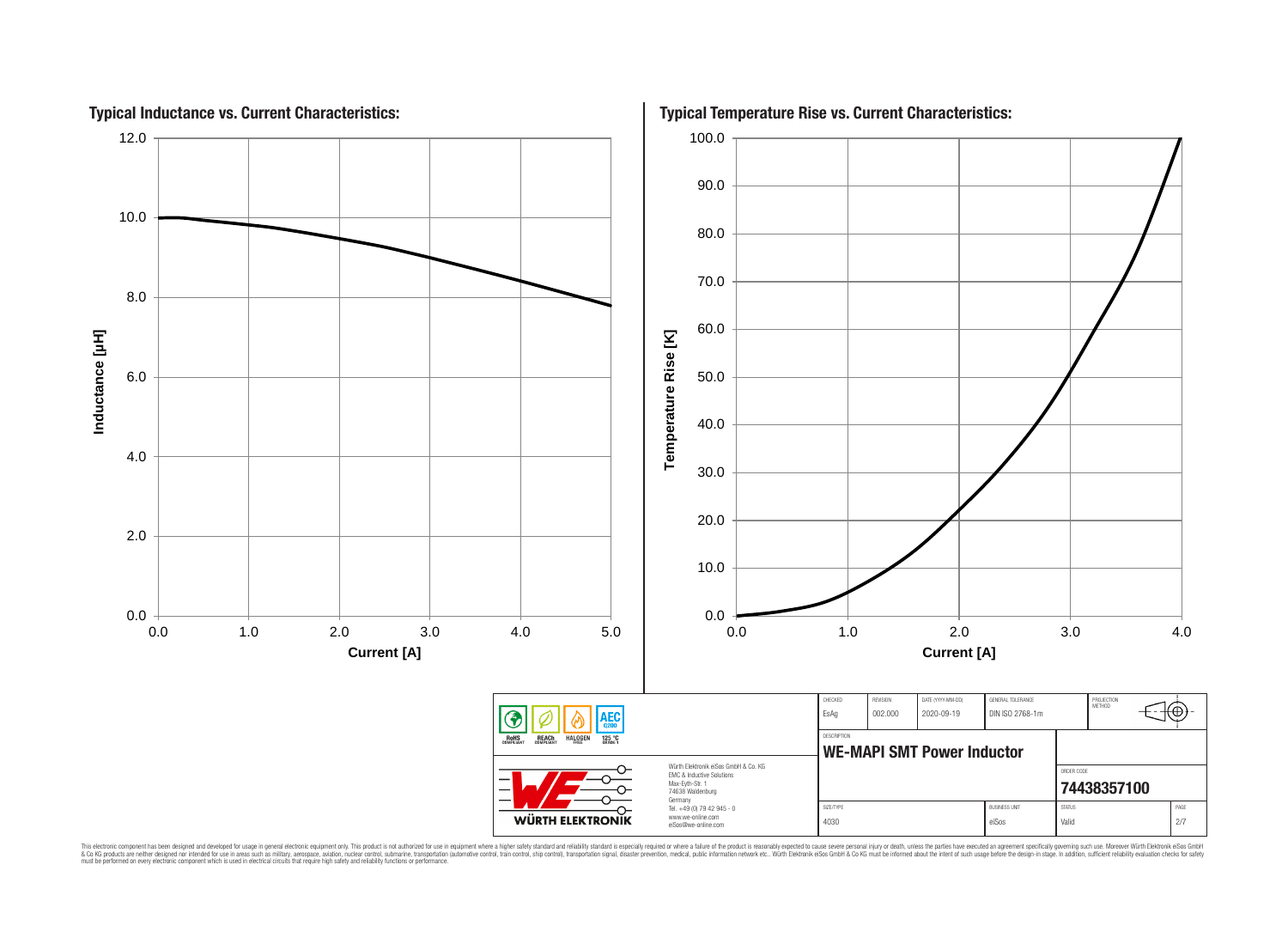# **Typical Impedance Characteristics:**



This electronic component has been designed and developed for usage in general electronic equipment only. This product is not authorized for use in equipment where a higher safely standard and reliability standard si espec & Ook product a label and the membed of the seasuch as marked and as which such a membed and the such assume that income in the seasuch and the simulation and the such assume that include to the such a membed and the such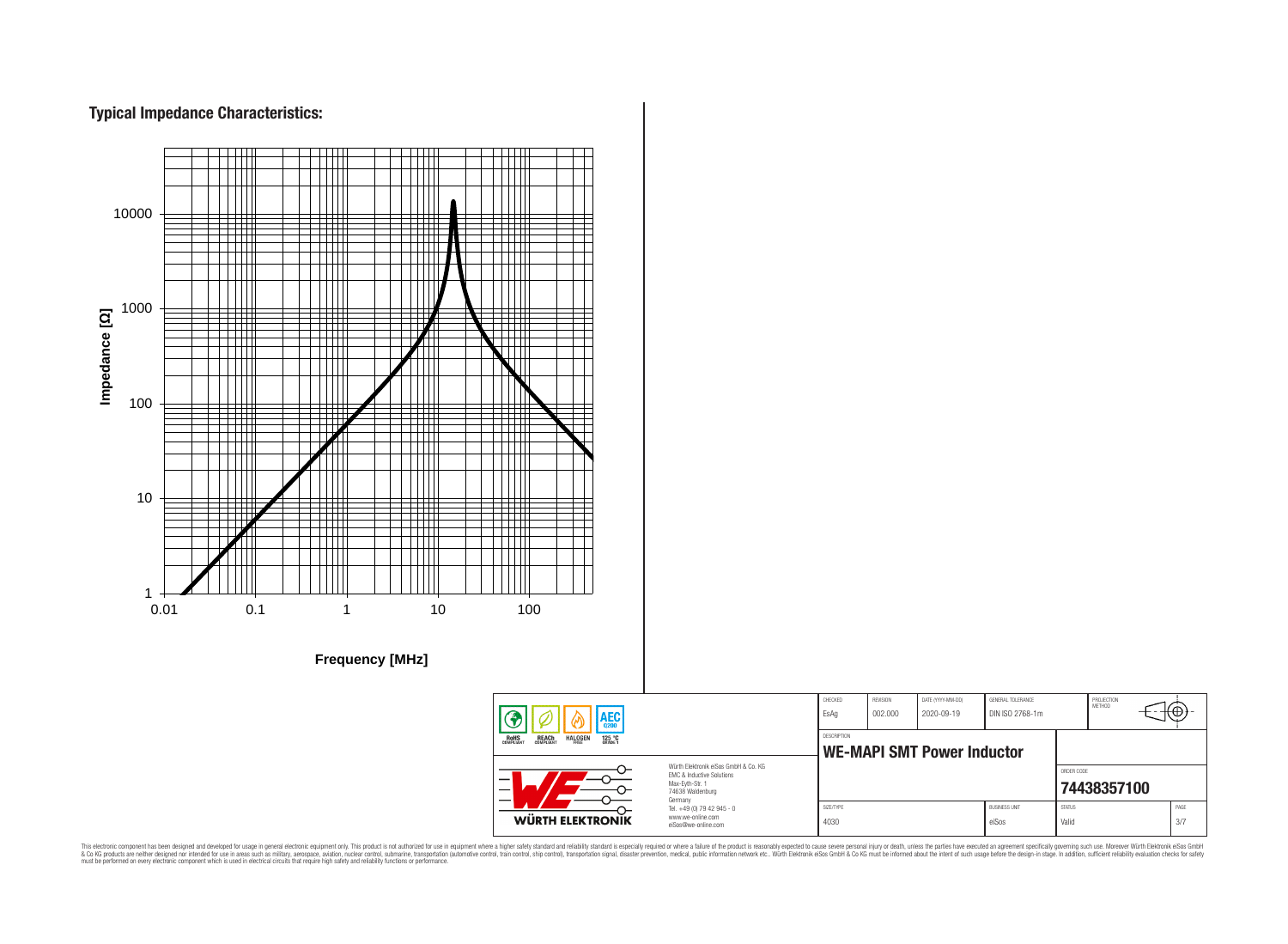## **Packaging Specification - Tape and Reel: [mm]**

## **Packaging Specification - Reel: [mm]**



This electronic component has been designed and developed for usage in general electronic equipment only. This product is not authorized for subserved requipment where a higher selection equipment where a higher selection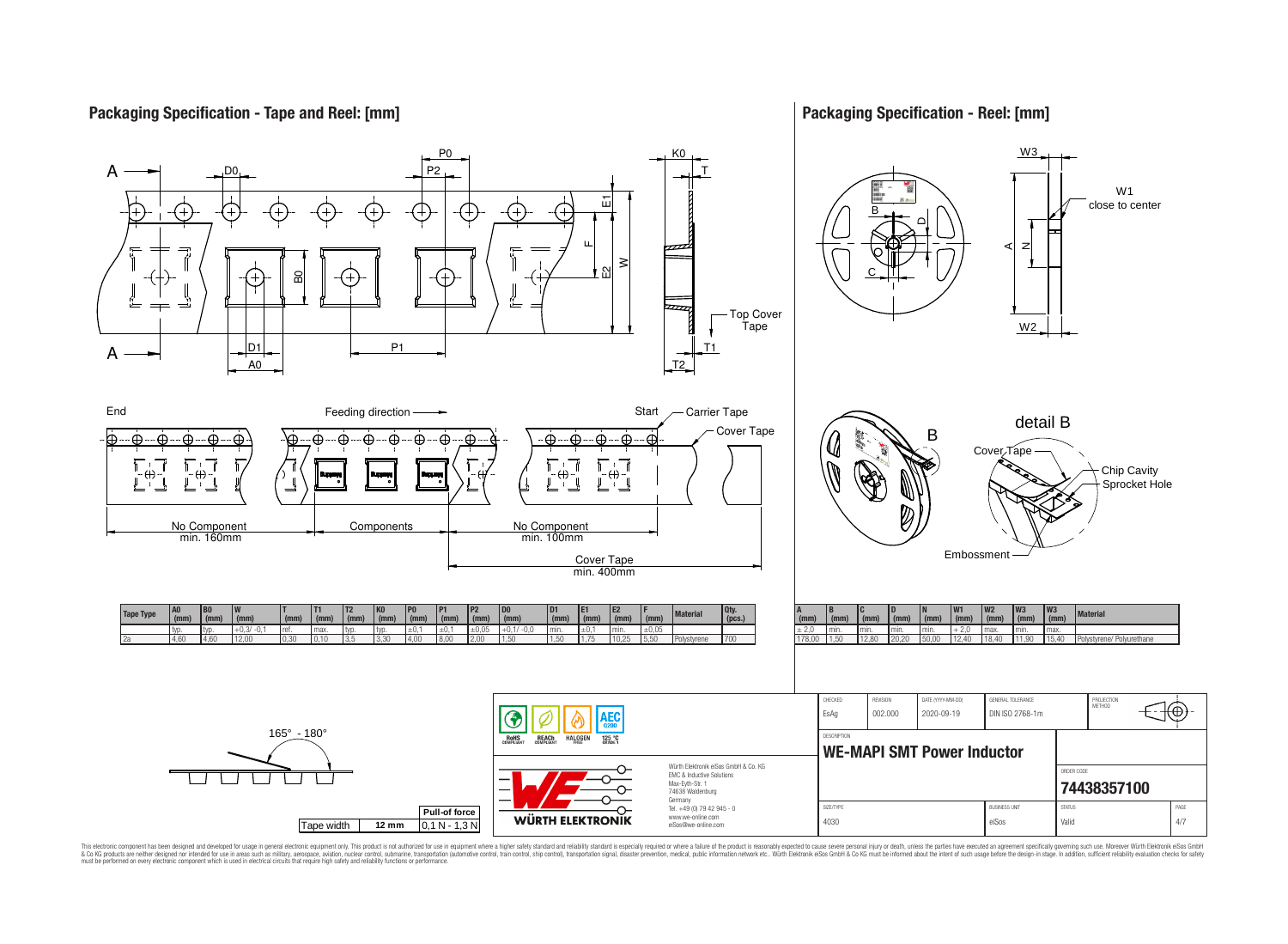# **Classification Reflow Profile for SMT components:**



# **Classification Reflow Soldering Profile:**

| <b>Profile Feature</b>                             |                    | <b>Value</b>                     |
|----------------------------------------------------|--------------------|----------------------------------|
| <b>Preheat Temperature Min</b>                     | <sup>I</sup> s min | 150 °C                           |
| <b>Preheat Temperature Max</b>                     | <sup>I</sup> s max | 200 °C                           |
| Preheat Time $t_s$ from $T_{s min}$ to $T_{s max}$ | $t_{\rm s}$        | $60 - 120$ seconds               |
| Ramp-up Rate $(T_1$ to $T_p$ )                     |                    | 3 °C/ second max.                |
| <b>Liquidous Temperature</b>                       | Ь.                 | 217 °C                           |
| Time $t_i$ maintained above $T_i$                  | կ                  | $60 - 150$ seconds               |
| Peak package body temperature                      | l n                | $T_p \leq T_c$ , see Table below |
| Time within 5°C of actual peak<br>temperature      | $t_{p}$            | $20 - 30$ seconds                |
| Ramp-down Rate $(T_p$ to $T_1$ )                   |                    | $6^{\circ}$ C/ second max.       |
| Time 25°C to peak temperature                      |                    | 8 minutes max.                   |

refer to IPC/ JEDEC J-STD-020E

Make sure that you use the correct thickness of solder paste to avoid an insufficient soldering result. We recommend 100µm solder paste as a reference.

# **Package Classification Reflow Temperature (T<sup>c</sup> ):**

| <b>Properties</b>                                                    | Volume mm <sup>3</sup><br>< 350 | Volume mm <sup>3</sup><br>350-2000 | Volume mm <sup>3</sup><br>>2000 |  |
|----------------------------------------------------------------------|---------------------------------|------------------------------------|---------------------------------|--|
| <b>PB-Free Assembly   Package Thickness  </b><br>$< 1.6$ mm          | 260 °C                          | 260 °C                             | 260 °C                          |  |
| <b>PB-Free Assembly   Package Thickness  </b><br>$1.6$ mm $- 2.5$ mm | 260 °C                          | 250 °C                             | 245 °C                          |  |
| <b>PB-Free Assembly   Package Thickness  </b><br>$\geq$ 2.5 mm       | 250 °C                          | 245 °C                             | 245 °C                          |  |

refer to IPC/ JEDEC J-STD-020E

| <b>AEC</b><br><b>REACH</b><br>COMPLIANT<br><b>HALOGEN</b><br><b>ROHS</b><br>COMPLIANT<br>125 °C<br>Grade 1 |                                                                                                                     | CHECKED<br>EsAq                                  | <b>REVISION</b><br>002.000 | DATE (YYYY-MM-DD)<br>2020-09-19 | GENERAL TOLERANCE<br>DIN ISO 2768-1m |                        | PROJECTION<br>METHOD |             |
|------------------------------------------------------------------------------------------------------------|---------------------------------------------------------------------------------------------------------------------|--------------------------------------------------|----------------------------|---------------------------------|--------------------------------------|------------------------|----------------------|-------------|
|                                                                                                            |                                                                                                                     | DESCRIPTION<br><b>WE-MAPI SMT Power Inductor</b> |                            |                                 |                                      |                        |                      |             |
|                                                                                                            | Würth Flektronik eiSos GmbH & Co. KG<br>FMC & Inductive Solutions<br>Max-Eyth-Str. 1<br>74638 Waldenburg<br>Germany |                                                  |                            |                                 |                                      | ORDER CODE             | 74438357100          |             |
| WÜRTH ELEKTRONIK                                                                                           | Tel. +49 (0) 79 42 945 - 0<br>www.we-online.com<br>eiSos@we-online.com                                              | SIZE/TYPE<br>4030                                |                            |                                 | <b>BUSINESS UNIT</b><br>eiSos        | <b>STATUS</b><br>Valid |                      | PAGE<br>5/7 |

This electronic component has been designed and developed for usage in general electronic equipment only. This product is not authorized for subserved requipment where a higher selection equipment where a higher selection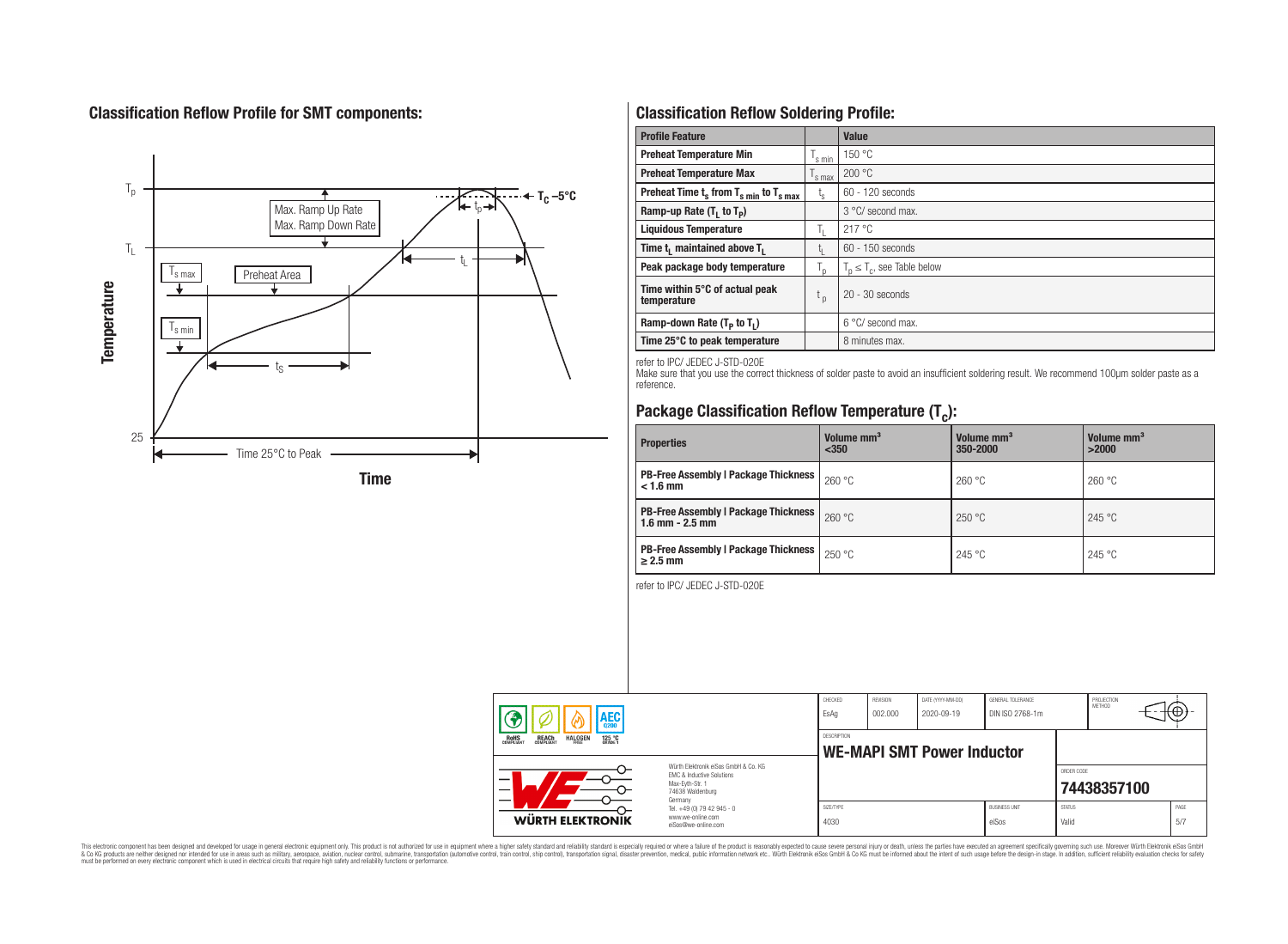# **Cautions and Warnings:**

## **The following conditions apply to all goods within the product series of WE-MAPI of Würth Elektronik eiSos GmbH & Co. KG:**

#### **General:**

- This electronic component was designed and manufactured for use in general electronic equipment.
- Würth Elektronik must be asked for written approval (following the PPAP procedure) before incorporating the components into any equipment in fields such as military, aerospace, aviation, nuclear control, submarine, transportation (automotive control, train control, ship control), transportation signal, disaster prevention, medical, public information network, etc. where higher safety and reliability are especially required and/or if there is the possibility of direct damage or human injury.
- Electronic components that will be used in safety-critical or high-reliability applications, should be pre-evaluated by the customer.
- The component is designed and manufactured to be used within the datasheet specified values. If the usage and operation conditions specified in the datasheet are not met, the wire insulation may be damaged or dissolved.
- Do not drop or impact the components, the component may be damaged.
- Würth Elektronik products are qualified according to international standards, which are listed in each product reliability report. Würth Elektronik does not guarantee any customer qualified product characteristics beyond Würth Elektroniks' specifications, for its validity and sustainability over time.
- The customer is responsible for the functionality of their own products. All technical specifications for standard products also apply to customer specific products.

## **Product specific:**

#### **Soldering:**

- The solder profile must comply with the technical product specifications. All other profiles will void the warranty.
- All other soldering methods are at the customers' own risk.
- To improve the solderability of bottom termination components please refer to appnote ANP036 on our homepage.
- Make sure that you use the correct thickness of solder paste to avoid an insufficient soldering result. We recommend 100µm solder paste as a reference.

## **Cleaning and Washing:**

• Washing agents used during the production to clean the customer application may damage or change the characteristics of the wire insulation, marking or plating. Washing agents may have a negative effect on the long-term functionality of the product.

#### **Potting:**

• If the product is potted in the costumer application, the potting material may shrink or expand during and after hardening. Shrinking could lead to an incomplete seal, allowing contaminants into the core. Expansion could damage the components. We recommend a manual inspection after potting to avoid these effects.

#### **Storage Conditions:**

- A storage of Würth Electronik products for longer than 12 months is not recommended. Within other effects, the terminals may suffer degradation, resulting in bad solderability. Therefore, all products shall be used within the period of 12 months based on the day of shipment.
- Do not expose the components to direct sunlight.
- The storage conditions in the original packaging are defined according to DIN EN 61760-2.
- The storage conditions stated in the original packaging apply to the storage time and not to the transportation time of the components.

#### **Handling:**

- Violation of the technical product specifications such as exceeding the nominal rated current will void the warranty.
- Applying currents with audio-frequency signals may result in audible noise due to the magnetostrictive material properties.
- The temperature rise of the component must be taken into consideration. The operating temperature is comprised of ambient temperature and temperature rise of the component.The operating temperature of the component shall not exceed the maximum temperature specified.

These cautions and warnings comply with the state of the scientific and technical knowledge and are believed to be accurate and reliable. However, no responsibility is assumed for inaccuracies or incompleteness.

| AEC<br>125 °C<br><b>ROHS</b><br>COMPLIANT<br><b>REACH</b><br>COMPLIANT<br><b>HALOGEN</b> |                                                                                                                                                                                               | CHECKED<br>EsAq                                  | <b>REVISION</b><br>002.000 | DATE (YYYY-MM-DD)<br>2020-09-19 | GENERAL TOLERANCE<br>DIN ISO 2768-1m |                        | PROJECTION<br>METHOD |  | ťΦ          |
|------------------------------------------------------------------------------------------|-----------------------------------------------------------------------------------------------------------------------------------------------------------------------------------------------|--------------------------------------------------|----------------------------|---------------------------------|--------------------------------------|------------------------|----------------------|--|-------------|
|                                                                                          |                                                                                                                                                                                               | DESCRIPTION<br><b>WE-MAPI SMT Power Inductor</b> |                            |                                 |                                      |                        |                      |  |             |
|                                                                                          | Würth Flektronik eiSos GmbH & Co. KG<br>FMC & Inductive Solutions<br>Max-Eyth-Str. 1<br>74638 Waldenburg<br>Germany<br>Tel. +49 (0) 79 42 945 - 0<br>www.we-online.com<br>eiSos@we-online.com |                                                  |                            |                                 |                                      | ORDER CODE             | 74438357100          |  |             |
| WÜRTH ELEKTRONIK                                                                         |                                                                                                                                                                                               | SIZE/TYPE<br>4030                                |                            |                                 | <b>BUSINESS UNIT</b><br>eiSos        | <b>STATUS</b><br>Valid |                      |  | PAGE<br>6/7 |

This electronic component has been designed and developed for usage in general electronic equipment only. This product is not authorized for use in equipment where a higher safety standard and reliability standard si espec & Ook product a label and the membed of the seasuch as marked and as which such a membed and the such assume that income in the seasuch and the simulation and the such assume that include to the such a membed and the such